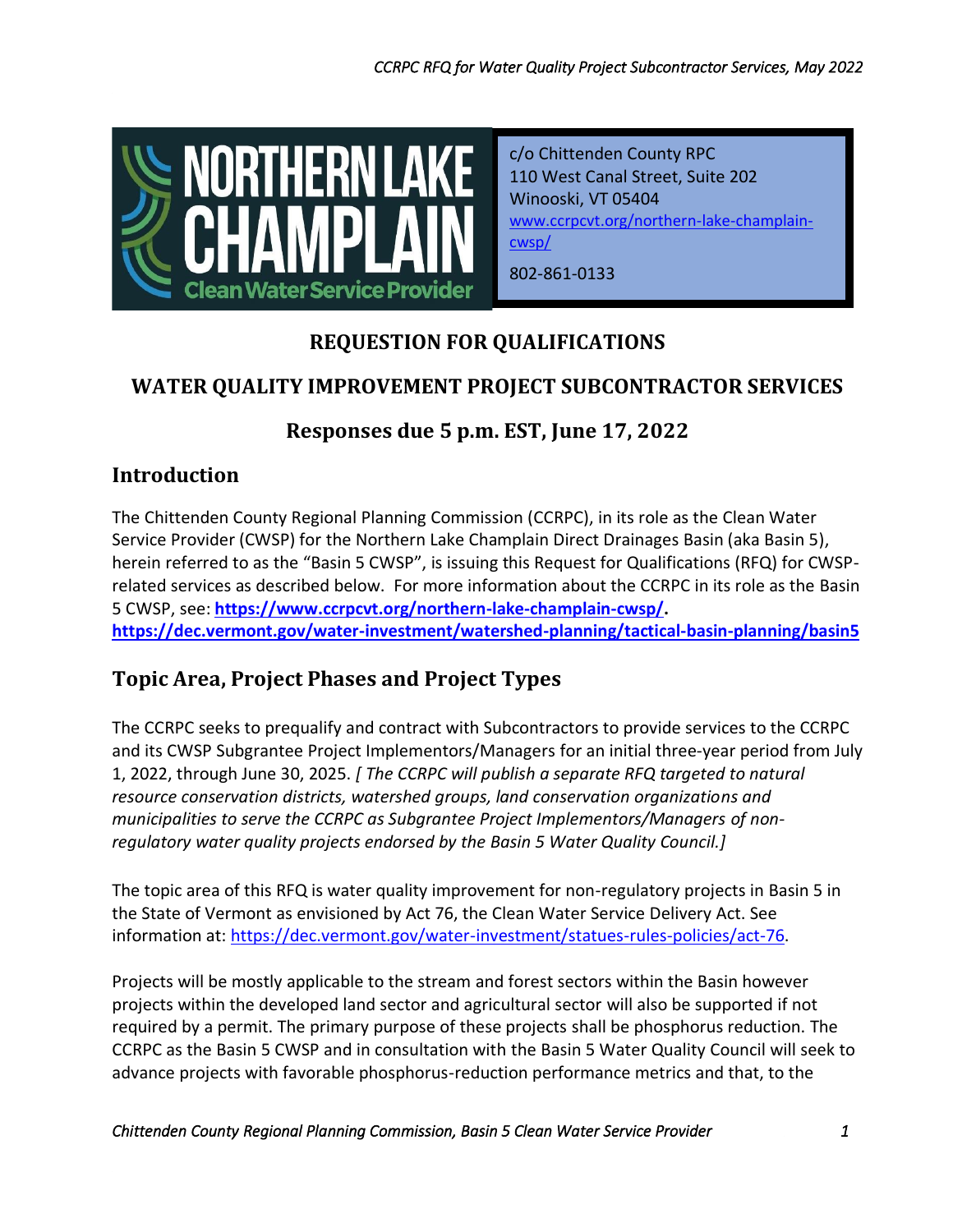extent feasible, advance important co-benefits which also provide benefits to local governments and the public provided by or associated with a clean water project, including but not limited to flood resilience, hazard mitigation, education, ecosystem improvement, and local pollution prevention.

The CCRPC will be prequalifying contractors to aid the CCRPC and/or its subgrantees in carrying out the project phases and project types listed below so that the CCRPC as the CWSP shall meet non-regulatory phosphorus reduction targets established by the Vermont Department of Environmental Conversation (DEC) for Basin 5. Individual contractors may propose for qualification in one, or more than one, project phase.

The CCRPC as the CWSP will utilize funding to support the completion of five different Project Phases of various types of non-regulatory water quality improvement projects as follows:

- a) identification & development,
- b) design,
- c) construction/implementation,
- d) operation & maintenance, and
- e) inspection, reporting & verification

Anticipated most common Project Types include:

- easements (river corridor, wetland buffer, etc.)
- floodplain & stream restoration/reconnection,
- wetlands restoration,
- forestland and forest road best management practices (BMPs),
- riparian buffer restoration,
- habitat restoration,
- tree buffer plantings, and
- natural lakeshore stabilization/restoration projects.
- Additionally, traditional stormwater treatment and road project BMPs may also be applicable if treating runoff not required by a permit.
- Lastly, natural resource restoration projects on farm properties may be supported if not required by a permit.

## **Qualification**

The CCRPC will select prime contractors only and is not looking for contractor teams through this RFQ. However, once contractors are deemed qualified for inclusion on the CCRPC list for CWSPrelated services, they may assemble project-specific teams in response to a Request for Proposals or Quote. Approval of sub-contractors by the CCRPC is required unless they are already on the CCRPC contractor list for CWSP-related services.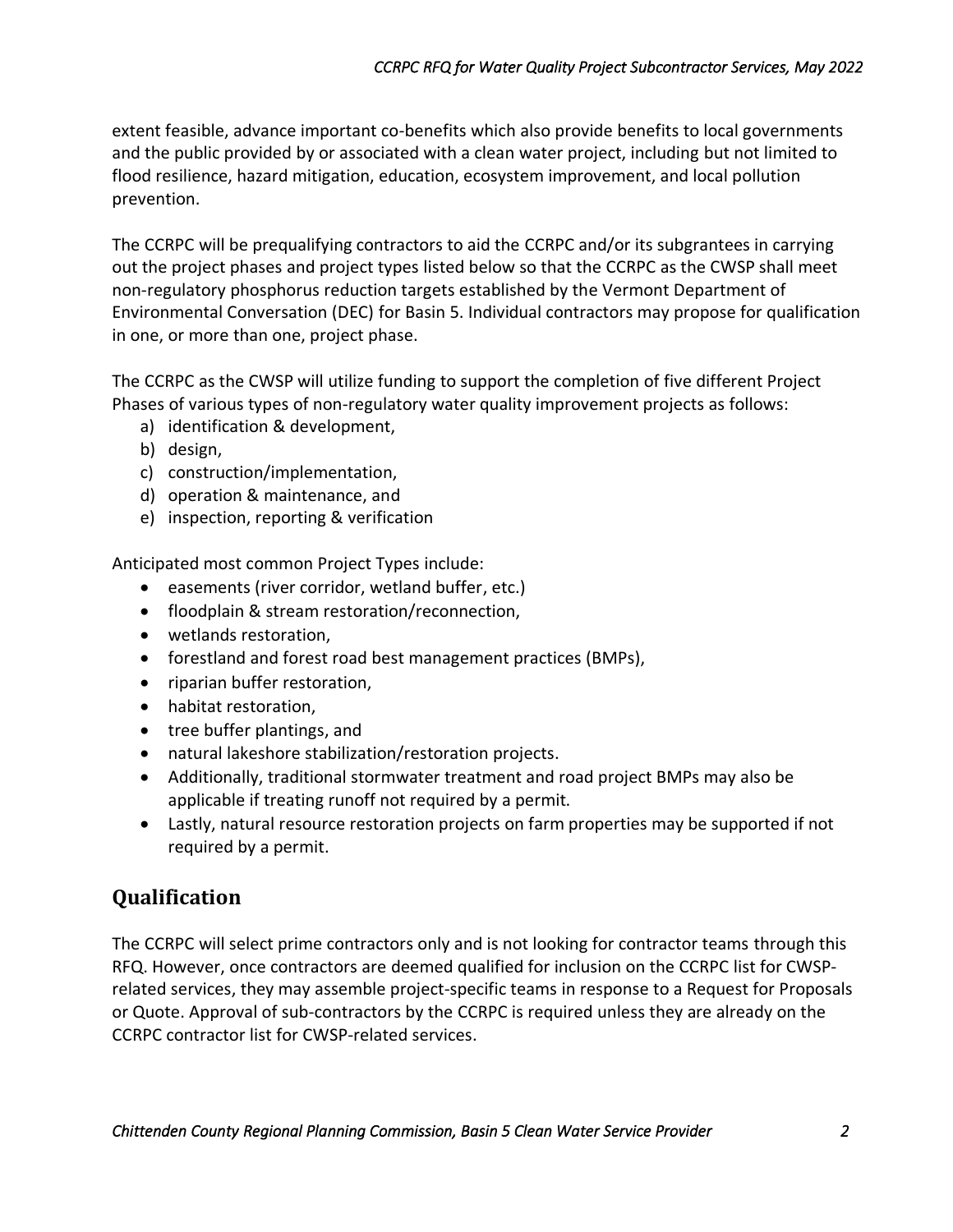After a firm is deemed qualified through this RFQ, the firm will be eligible for either receipt of a task order or subcontract for services either directly from the CCRPC or from a CCRPC Subgrantee project manager/implementor (e.g. watershed group, land conservation organization, natural resource conservation group, municipality, civic group etc.) designated by the CCRPC as CWSP, in consultation with the Basin 5 Water Quality Council, for overall responsibility for completion of one or more phases of a water quality project.

Note that whether it is the CCRPC or designated project manager/implementor that is subcontracting for services from the CCRPC list, such pre-qualified subcontractors will be solicited via competitive proposal at the inception of a project. At the start of a CWSP clean water project, the CCRPC or its Subgrantee Project Implementors/Managers must seek proposals from at least three of these pre-qualified CWSP contractors or other potential contractors. After selection, that contractor may continue to work for CCRPC or its Subgrantee Partner on further phases through construction/implementation of that clean water project provided that their costs are consistent with the standard cost as identified by the Secretary of the Agency of Natural Resources as noted in Act 76 and as long as the Subgrantee Project Implementor/Manager who is managing the project is satisfied with their work.

The CCRPC or its Subgrantee Project Implementor/Managers may extend or renew Master Agreements as allowed by Environmental Protection Rule Chapter 39 (Clean Water Service Provider Rule) and CWSP / Act 76 Guidance as promulgated by the State of Vermont. Agreement extensions will be based on performance for the prior contract period and availability of funds. Services may commence upon engagement as a pre-qualified CWSP Subcontractor and may extend through at least June 30, 2025. Work will be funded using state funds primarily. All requirements associated with those funds and any others used must be followed.

# **Project Phases**

**Project Phases** included in this request for qualifications are as follows:

### **A. Project Identification & Development**

Project Identification includes Initial Development and Project Screening.

Initial development may consist of:

- Discussions in person, via phone, via email and via video with water quality project implementors / project managers such as watershed groups, natural resource conservation districts, municipalities and similar entities
- Discussions in person, via phone, via email and via video with landowners of location of water quality projects.
- Describing the restoration or water quality improvement needs and objectives a project could address;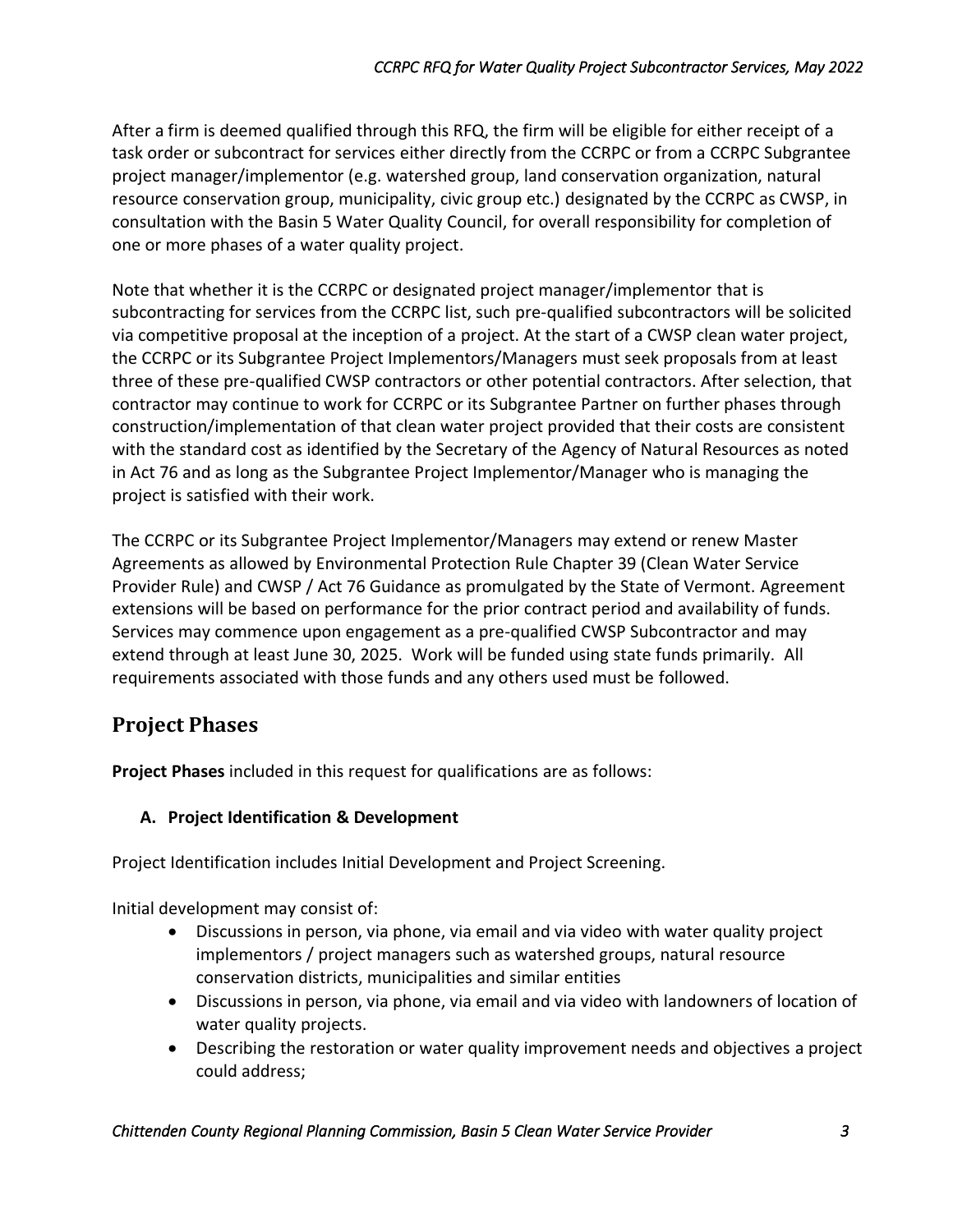- Identifying site design considerations;
- Identifying natural resources constraints and anticipated permits;
- Identify potential roadblocks or impediments for the project, if applicable;
- Proposing next steps for the project, e.g., design/implementation steps (if applicable); providing rough cost estimate of project phases; identifying potential funding sources.

Project screening may include determining where projects:

- Meet eligible project types and standards, as established by the CWSP and DEC;
- Include only eligible expenses, as established by the CWSP and DEC;
- Are on land eligible to receive/benefit from CWSP funded projects, as determined by the CWSP and DEC;
- Do not adversely impact natural resources, or where projects will adversely impact natural resources, impacts are allowable, as determined by DEC.

#### **B. Project Design**

Project design activities vary by project type but typically include:

- Working under the direction of the CCRPC or the projector implementor who sponsors/manages a given water quality project
- Completion of 30% Preliminary Design and 100% Final Designs consistent with the Vermont DEC Clean Water Initiative Program (CWIP)
- Completion of draft applications for any required permits (e.g, wetlands, municipal zoning permit, etc.) for use by the CCRPC or project implementors
- Completion of cost estimates and draft bid documents for use by the CCRPC or project implementors
- Completion of draft operations & maintenance plan and agreement(s) for use by the CCRPC or project implementors
- Procurement and Oversight of subcontractors needed to complete design work such as wetland specialists, geoengineering, archeological, land surveyors, etc.
- Identification and preparation of deliverables, including plans and permits; and
- Documentation such as photos, plans, electronic files, etc.

Project design activities must be completed in accordance with the Department of Environmental Conservation's (DEC) CWIP funding policy and include all applicable milestones and deliverables.

#### **C. Project Construction/Implementation**

Project completion/implementation activities vary by project type but typically include:

- Working under the direction of the CCRPC or the project implementor who sponsors/manages a given water quality project
- Assist the CCRPC or designated project implementor with the review of bids for construction/implementation

#### *Chittenden County Regional Planning Commission, Basin 5 Clean Water Service Provider 4*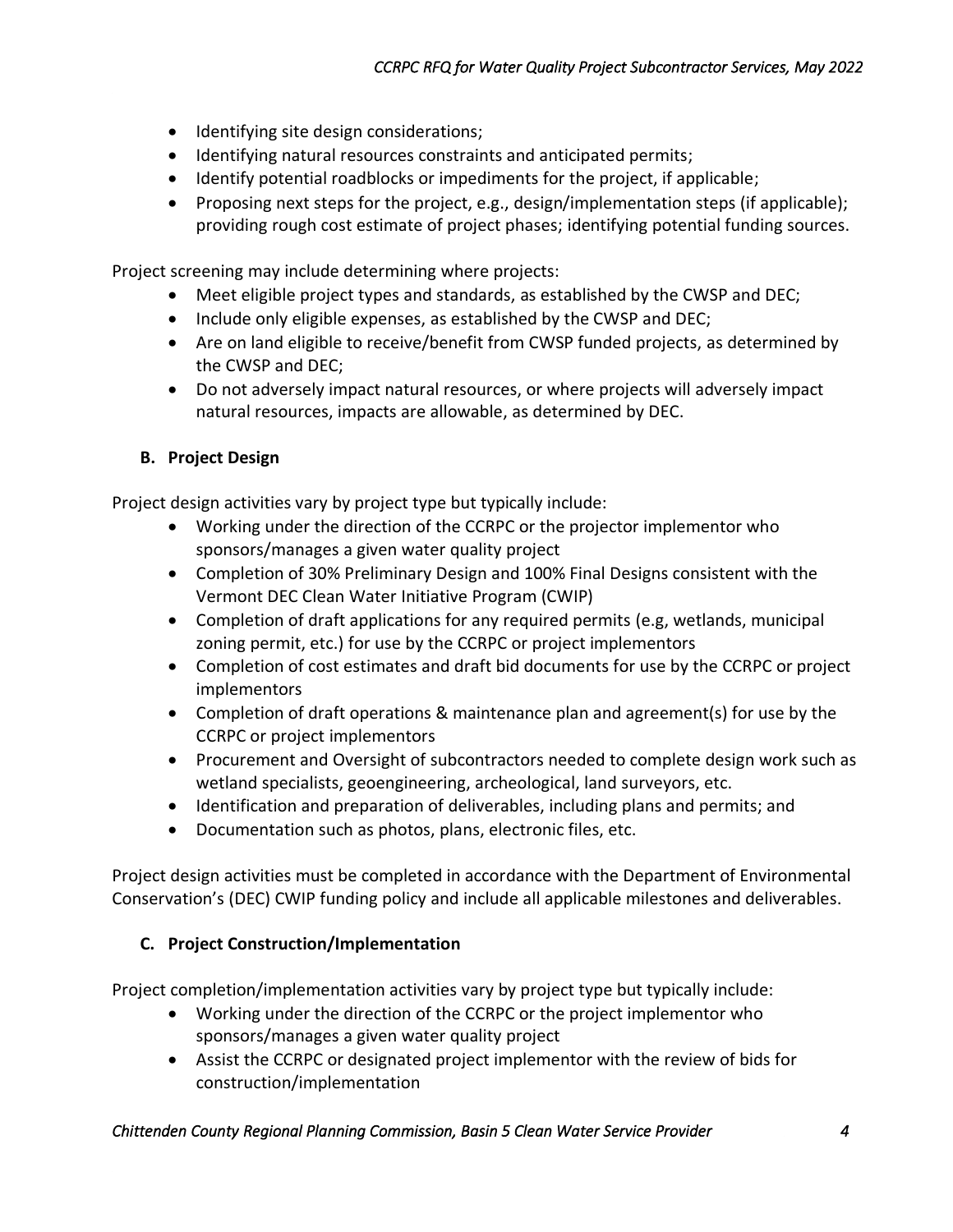- Regular oversight of firms such as construction firms, organizations or individuals physically engaged in the construction/implementation of a water quality improvement project
- Preparation and/or review of as-built plans
- Documentation such as photos, plans, electronic files, etc.
- Sign-off (punch list review) of work completed by subcontracted construction firms

Project development and implementation activities must be completed in accordance with the DEC CWIP funding policy and include all applicable milestones and deliverables. Completed project also must have an operation and maintenance plan and agreement in place, signed by responsible party(ies). The operation and maintenance plan and agreement must allow for ongoing independent verification in addition to monitoring, maintenance, and repairs.

### **D. BMP Operation and Maintenance**

Befitting the term, BMP Operation and Maintenance activities include ongoing operation and routine maintenance of a broad range of Best Management Practices used to improve water quality. Operation and Maintenance activities will be performed consistent with standards contained in DEC's *Operation & Maintenance Manual for Clean Water Projects in Vermont*; hereafter referred to as *"The Manual."* Operation and Maintenance activities will be performed by individuals who meet any O&M training requirements established by DEC.

### **E. O&M Inspection, Reporting and Verification**

O&M Inspection and Reporting activities consist of the independent inspection and documentation of BMPs and their condition. BMP documentation will include using DEC's Survey 1-2-3 smartphone application. Inspection and Reporting activities will be performed consistent with standards contained in *The Manual.* Inspection and reporting activities will be performed by individuals who meet any Inspection and Reporting training requirements established by DEC. In the case of inspections of specialized BMPs, individuals will also meet DEC's credential requirements, if any.

DEC's guidance on Operations and Maintenance recognizes the importance of BMP Operation, Maintenance, Inspection, and Reporting verification. Verification tasks will vary depending upon BMP type, as set forth in *The Manual.* Verification activities will be performed by individuals who meet any verification training requirements established by DEC. In the case of verifications of O&M activities associated with specialized BMPs, individuals will also meet DEC's credential requirements, if any.

Work carried out by Subcontractors will contribute to and advance CWSP efforts to achieve DECidentified Phosphorus reduction targets for the applicable basin(s).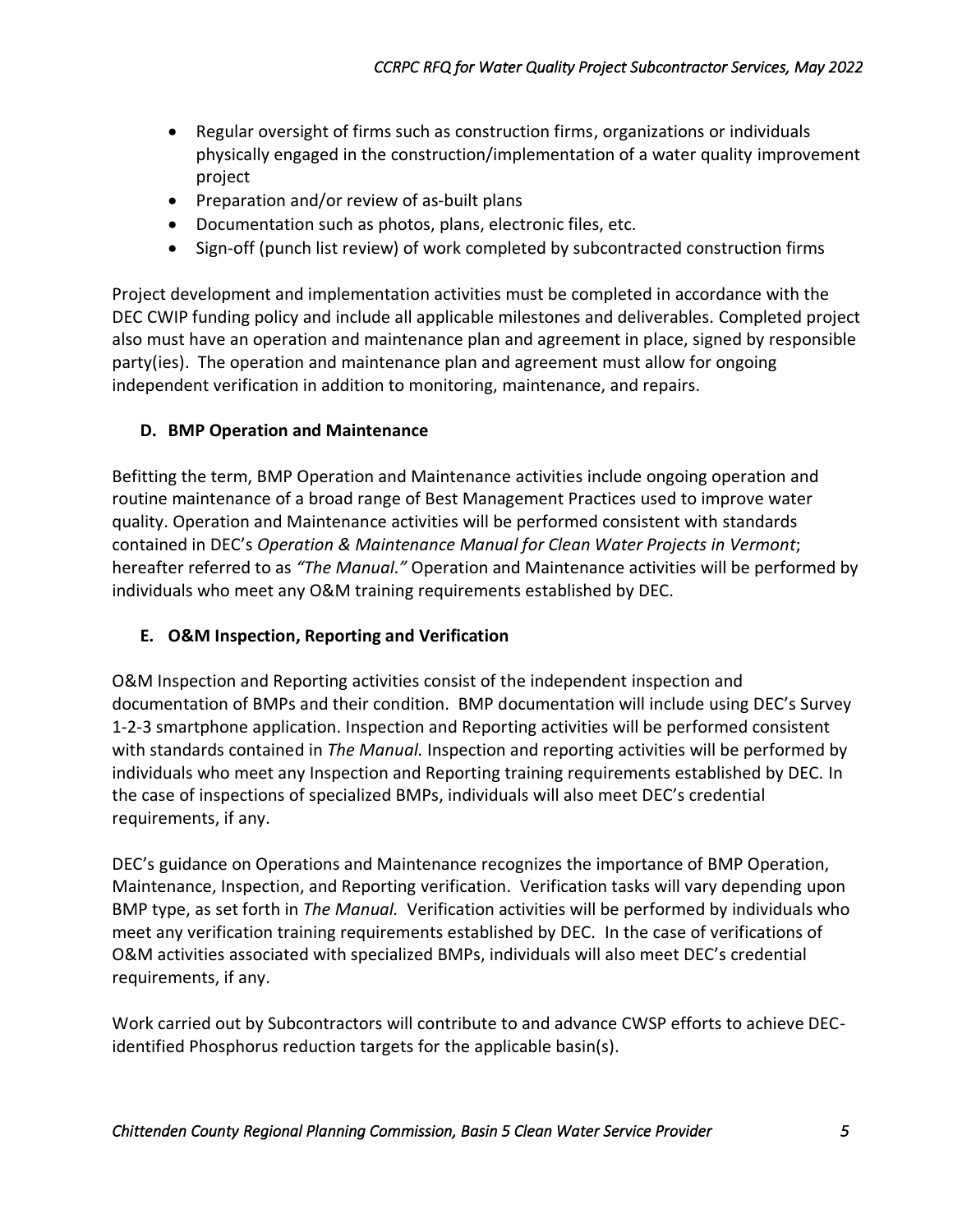## **Format**

All Respondents are required to provide their Qualification Materials (QMs) using the RFQ Response Format referenced below. The QMs shall not exceed 30 pages and shall be submitted as a single PDF. To minimize file size and receipt of dense submission, respondents are encouraged to use hot web links in the PDF to showcase applicable examples of Project Phases and Project Types carried out by the firm.

To be considered responsive to this RFQ, each submission must provide all information detailed in the QM Requirements to [dalbrecht@ccrpcvt.org](mailto:dalbrecht@ccrpcvt.org) by the deadline of 5p.m. June 17, 2022. A confirmation email will be sent upon receipt of the QMs. QMs received after the deadline will not be accepted. Questions regarding this RFQ should be directed to [dalbrecht@ccrpcvt.org.](mailto:dalbrecht@ccrpcvt.org) Please use "CWSP Subcontractor RFQ question" in the subject line. NO PHONE CALLS PLEASE. CCRPC will maintain a list of questions and answers at the CWSP website [https://www.ccrpcvt.org/northern](https://www.ccrpcvt.org/northern-lake-champlain-cwsp/)[lake-champlain-cwsp/](https://www.ccrpcvt.org/northern-lake-champlain-cwsp/) Questions will be accepted until 4:00 p.m. June 9, 2022, to ensure all parties have adequate time to review the answers.

## **Qualification Material Requirements**

The QM should clearly indicate the project phase(s) the contractor is proposing for and, for each of these phases proposed, demonstrate that the contractor understands the types of projects that will be undertaken, the character of the deliverables, the services required for their delivery, and the specific tasks that must be performed.

Additionally, CCRPC is committed to furthering our understanding of the significant historical role land use policies and public investments have had in systemic racism and inequity and making sure that future public policy and capital investments encourage equity and provide increased opportunities and improved conditions for Black, Indigenous, people of color (BIPOC), and lowincome residents. Successful contractors must be committed to working effectively with diverse community populations and expected to strengthen such capacity if selected.

## **RFQ RESPONSE FORMAT**

### *The Qualification Materials submitted require the following categories of information to be submitted in the following order in one single PDF. Please number items 2 thru 14 accordingly*

- 1. Brief cover Letter, with brief introduction to the firm along with an overview of the contractor's understanding of the nature of the work and general approach to be taken.
- 2. Firm name and business address, including telephone number and email contact.
- 3. Year established; former firm names and year established, if applicable; state in which the firm was organized or incorporated.
- 4. Type of ownership, and name and location of parent company and subsidiaries, if any.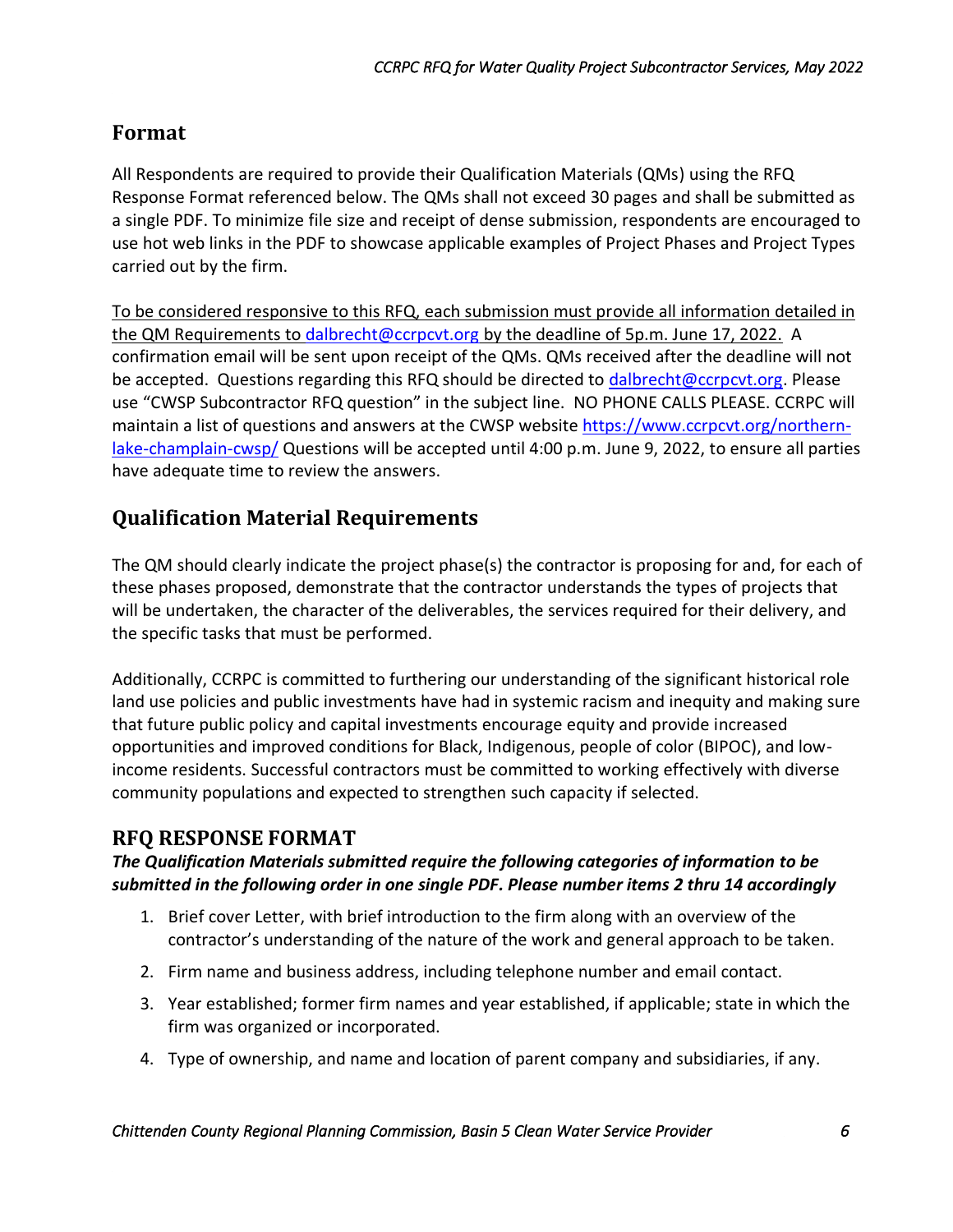- 5. Indication of whether the contractor is licensed to do business in the State of Vermont. Contractors are not required to be licensed to respond to this RFQ, but they will be required to obtain the license prior to being awarded this contract.
- 6. Number of full-time employees of the firm to be involved in the proposed CCRPC CWSP program. Part-time employees routinely engaged by the respondent may be included if clearly identified as such.
- 7. Identification of which specific project phase(s) of the five listed the respondent is seeking to be qualified in.
	- a) identification & development,
	- b) design,
	- c) construction/implementation,
	- d) operation & maintenance, and
	- e) inspection, reporting & verification
- 8. Identification of basin(s) of interest. Please type in: Northern Lake Champlain Direct Drainages Basin (Basin 5)

#### **FOR QUESTIONS 9, 10 AND 11 the respondent should detail their qualifications and experience with water quality improvement phosphorus reduction projects specifically.**

- 9. Qualifications and Experience for Specific Project Phase(s).
- 10. Qualifications and Experience for Specific Project Type(s)
- 11. Qualifications of and Experience of Key Staff for Specific Project Types(s)

For each key staff member (up to five), contractors shall identify the person's name, email address, tenure, and role. Resumes of the key staff shall be provided. Resumes should emphasize Key Staff's previous experience with similar projects. Please limit resumes to one page per staff member.

- 12. Financial and Accounting information proposed for work performed under this contract
	- An hourly rate (hourly wage or salary) schedule for all potential employees billed to this contract
	- Any proposed Overhead rates (e.g. Fringe benefits) per employee
	- An hourly rate schedule for any equipment
	- Any mileage rate for any vehicles
	- Any proposed markup rate applied to bills sent to firm from subcontractors, vendors, suppliers
	- Any proposed Profit Rate and details on what expenses that rate is applied to
	- Type of accounting system.
	- Most recent balance and income statement
	- Most recent audit and findings, if available. Not required.
	- Policies to track and verify staff time and expenses.
- 13. Disadvantaged Business Enterprise (DBE) and Diversity, Equity & Inclusion (DEI)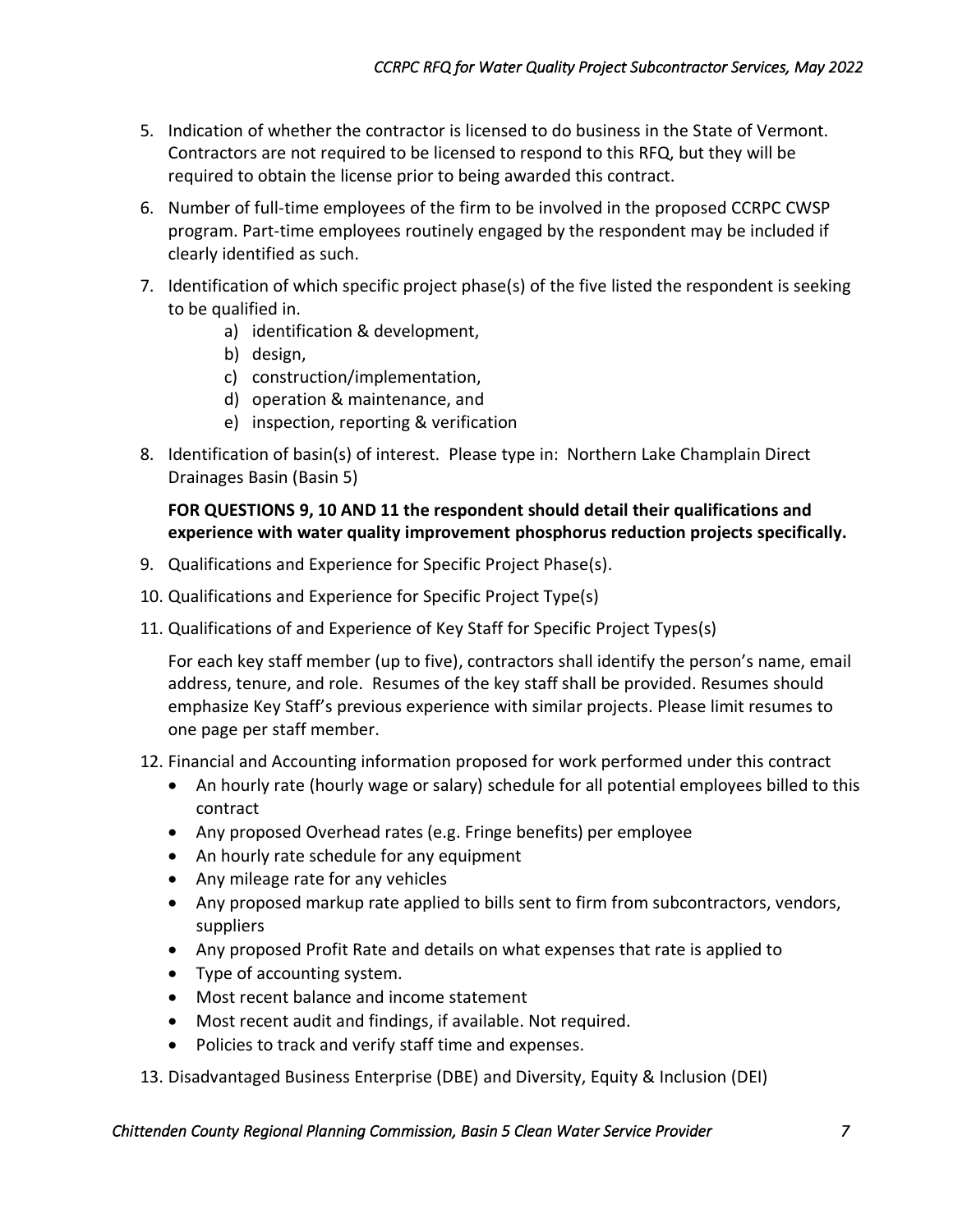#### Is the respondent firm, a DBE defined as follows:

*Disadvantaged business enterprise* or *DBE* means a for-profit [small business concern](https://www.law.cornell.edu/definitions/index.php?width=840&height=800&iframe=true&def_id=dce12c8ef00c08bfcebb921cfa334a05&term_occur=999&term_src=Title:49:Chapter:A:Part:26:Subpart:A:26.5) - **(1)** That is at least 51 percent owned by one or more individuals who are both socially and economically disadvantaged or, in the case of a corporation, in which 51 percent of the stock is owned by one or more such individuals; and

**(2)** Whose management and daily business operations are controlled by one or more of the [socially](https://www.law.cornell.edu/definitions/index.php?width=840&height=800&iframe=true&def_id=acf5ae04147fc4d2351a22f4bf254510&term_occur=999&term_src=Title:49:Chapter:A:Part:26:Subpart:A:26.5)  [and economically disadvantaged individuals](https://www.law.cornell.edu/definitions/index.php?width=840&height=800&iframe=true&def_id=acf5ae04147fc4d2351a22f4bf254510&term_occur=999&term_src=Title:49:Chapter:A:Part:26:Subpart:A:26.5) who own it.

If not, please note, if applicable any partnerships or regular subcontracting or vendor relationships with any DBE firms.

Lastly, please describe your firm's commitment to, and experience with addressing diversity, equity and inclusion principles and how your firm would suggest incorporating these principles in the proposed work.

#### 14. References

The respondent shall submit names, addresses, and phone numbers of at least three references familiar with the contractor's ability, experience, and reliability in the performance and management of projects of a similar nature.

#### **Non-Discrimination and Title VI**

The consultant shall affirmatively state that they will comply with the provisions of the Title VI of the Civil Rights Act of 1964, the Civil Rights Restoration Act of 1987, and subsequent related acts, and all other federal statutory laws which provide in whole or in part that no person or entity on the grounds of race, color, national origin, sex, physical disability, or veteran status be excluded from participation in, be denied the benefits of, or be otherwise discriminated under the State, federal and USDOT assisted contracts, programs and activities.

#### **Confidentiality**

The successful response/proposal will become part of the Master Agreement file and will become a matter of public record, as will all other responses received. In case a proposer includes any material that is considered to be proprietary and/or confidential under 1 VSA, Chapter 5, the proposer shall clearly designate the material as such, explaining why such material should be considered confidential. Under no circumstances can the entire response or cost proposal be marked confidential. If the Contractor marks portions of the proposal confidential, the Contractor shall provide a redacted version of the proposal for release to the public.

### **Contractor Selection Procedure**

**Review of Written Qualifications and Fee Schedules**